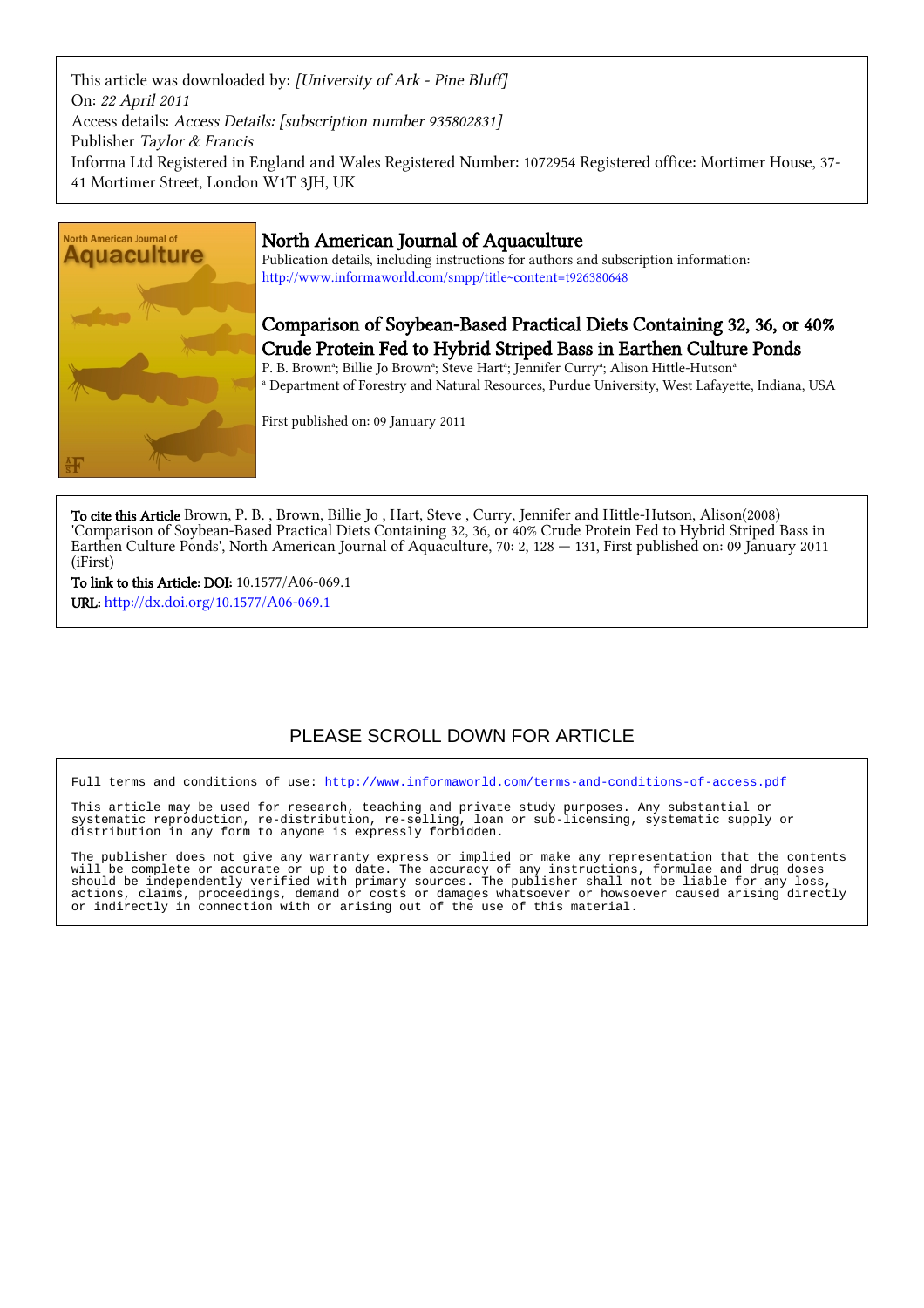[Communication]

## Comparison of Soybean-Based Practical Diets Containing 32, 36, or 40% Crude Protein Fed to Hybrid Striped Bass in Earthen Culture Ponds

P. B. Brown,\* Billie Jo Brown,<sup>1</sup> Steve Hart, Jennifer Curry,<sup>2</sup> and Alison Hittle-Hutson<sup>3</sup>

Department of Forestry and Natural Resources, Purdue University, 715 West State Street, West Lafayette, Indiana 47907-2061, USA

Abstract.—Three practical diets were formulated for hybrid striped bass (striped bass Morone saxatilis  $\times$  white bass M. chrysops) grow out. The diets were formulated to contain 32, 36, or 40% crude protein and high levels of soybean meal and met the established or predicted essential amino acid requirements for this hybrid. All diets were extruded by a commercial feed mill. Diets were fed to fish in triplicate ponds for two growing seasons. Mean final weight, consumption, feed conversion ratio, and final standing crop were not significantly affected by the dietary crude protein concentration. Feed consumption appeared to be related to water temperature, maximum values occurring between  $17^{\circ}$ C and 27°C. Expenditures related to feed, labor, fingerlings, and electricity for agitation were the largest contributors to the cost of production. Based on these data, optimal dietary crude protein concentrations for hybrid striped bass grow out in earthen culture ponds do not appear to be greater than 32% when fish are fed practical diets containing high levels of soybean meal.

Production diets for the culture of hybrid striped bass (striped bass Morone saxatilis  $\times$  white bass M. chrysops) are not well developed despite considerable research effort quantifying the nutritional requirements for juvenile fish. Dietary crude protein is typically one of the early considerations in diets for fish because they grow maximally when fed relatively high levels. Additionally, protein is often the most expensive component of a diet. Initial estimates of optimal dietary crude protein for juvenile hybrid striped bass were approximately 40% of the dry diet (Brown et al. 1992; Nematipour et al. 1992). Diets for hybrid striped bass currently contain relatively high levels of crude protein and fish meal as the main source of crude protein and essential amino acids, despite indications

128

that these levels can be reduced (Brown et al. 1997; Bharadwaj et al. 2002; Gummadi and Reigh 2003).

Most of the research conducted with hybrids has been with juvenile fish whose optimal dietary protein concentration may be higher than that of larger fish (Winfree and Stickney 1981; Siddiqui et al. 1988). D'Abramo et al. (2000) reported reduced growth and a higher feed conversion ratio (FCR) in phase III hybrid striped bass fed 36% dietary crude protein compared with those fed 40% crude protein. However, there appear to be no other comparisons of grow-out fish fed varying dietary crude protein concentrations.

The objective of this study was to evaluate the grow out of hybrid striped bass over a 2-year production cycle when the fish were fed soybean-based practical diets containing dietary crude protein concentrations of 32, 36, or 40%.

#### Methods

Three diets were formulated to contain 32, 36, or 40% crude protein (Table 1) and to meet the established or predicted essential amino acid requirements for this hybrid (Twibell et al. 2003), expressed as a percentage of the dietary crude protein. Solventextracted, dehulled soybean meal was the primary source of dietary crude protein and essential amino acids; whole wheat was the carbohydrate source; fish meal was added to all diets at a concentration of 16– 19% (Brown et al. 1993); and fish oil was the lipid source. Availability of essential amino acids was assumed to be 80% from all protein-containing ingredients. All diets contained 10–12% lipid. All diets were extruded by a commercial feed mill (Nelson and Sons, Murray, Utah). Feeds were ordered on five separate occasions during the 2-year grow-out cycle and shipped in 18.2-kg bags. All feeds were stored in a secured building at ambient temperatures before feeding.

Juvenile hybrid striped bass were acquired from a commercial producer (Keo Fish Farms, Keo, Arkansas) and delivered to the Purdue University Aquaculture Research Laboratory in September 2001. Fish were immediately and randomly stocked into nine 0.1-ha

<sup>\*</sup> Corresponding author: pb@purdue.edu <sup>1</sup> Present address: Rock Springs Farm, 4503 West 750

North, Delphi, Indiana 46923, USA.<br><sup>2</sup> Present address: Aquatic Eco-Systems, 2395 Apopka<br>Boulevard, Apopka, Florida 32703, USA.

Present address: Auburn University, 315 Swingle Hall, Auburn University, Alabama 36849, USA.

Received September 12, 2006; accepted April 19, 2007 Published online January 31, 2008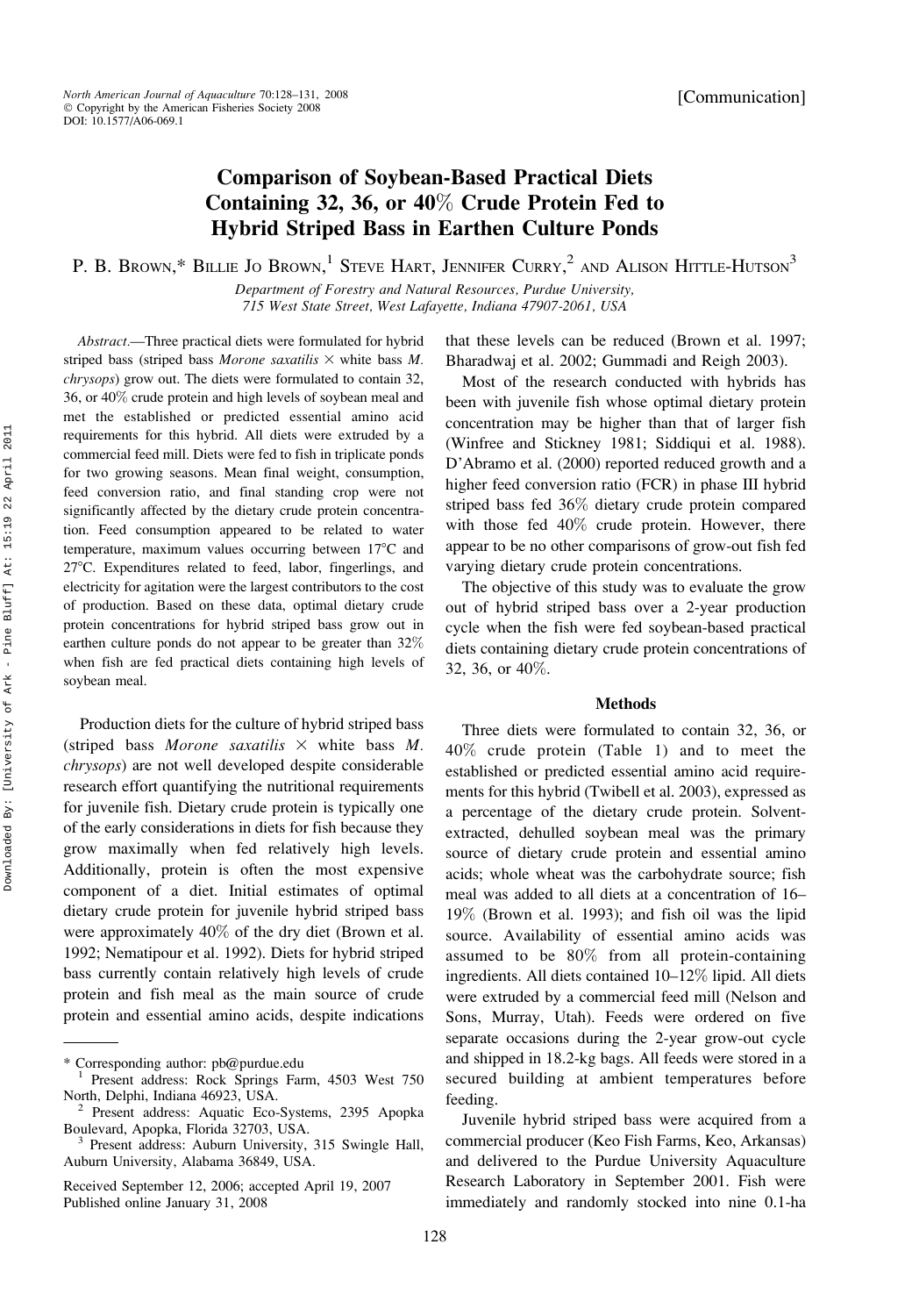TABLE 1.—Composition of diets containing 32, 36, and 40% crude protein fed to hybrid striped bass (%, as-fed basis) in earthen culture ponds at the Purdue University Aquaculture Research Laboratory, Indiana, for two growing seasons in 2001 and 2002.

|                                   | Dietary protein $(\%)$ |      |      |  |
|-----------------------------------|------------------------|------|------|--|
| Ingredient                        | 32                     | 36   | 40   |  |
| Soybean meal                      | 31.0                   | 42.5 | 50.0 |  |
| Wheat, mill run                   | 24.4                   | 11.4 | 3.8  |  |
| Wheat, whole                      | 17.5                   | 17.5 | 17.5 |  |
| Fish meal                         | 16.5                   | 17.5 | 19.0 |  |
| Fish oil                          | 5.5                    | 6.0  | 5.5  |  |
| Dicalcium-phosphate               | 2.1                    | 2.1  | 1.2  |  |
| Lecithin                          | 2.0                    | 2.0  | 2.0  |  |
| Choline-Cl                        | 0.45                   | 0.45 | 0.45 |  |
| Vitamin premix, federal number 30 | 0.27                   | 0.27 | 0.27 |  |
| STAY-C                            | 0.13                   | 0.13 | 0.13 |  |
| Mineral premix number 3           | 0.1                    | 0.1  | 0.1  |  |

earthen culture ponds and fed a trout diet (Nelson and Sons, Murray, Utah) until April 2002. A subsample of 500 fish was collected to establish average initial weight. Each pond was stocked with approximately 1,500 fish (initial average weight, 41 g). Dietary treatments were randomly assigned to triplicate ponds. Fish in each replicate were fed their respective diets for two growing seasons. All replicates were fed to satiation once daily when weather permitted, and daily consumption was monitored throughout the study. Total daily consumption was restricted to 18.2 kg per replicate pond.

Surface temperature and dissolved oxygen (DO) were monitored each morning with a DO meter (Yellow Springs Instruments, Inc., Yellow Springs, Ohio). Total ammonia nitrogen and nitrite-nitrogen were measured daily in the spring and then weekly throughout the remainder of the growing season for both years with a water quality test kit (Hach Chemical Co., Loveland, Colorado). All ponds were aerated with surface agitators (Kasco Marine, Inc., Prescott, Wisconsin). Temperatures varied throughout the season, and DO levels were not below 2.5 mg/L . The total ammonia nitrogen and nitrite-nitrogen concentrations did not exceed 1.5 mg/L in either year. Copper sulfate and endothall were applied as needed to control filamentous algae and aquatic macrophytes, respectively. All ponds contained six to eight grass carp Ctenopharyngodon idella.

At the end of the first growing season, survival was assumed to be 80% for all ponds, and 250 fish were randomly removed to reduce the standing crop, resulting in 950 fish per pond for the second year. Harvested fish from the first year were weighed to establish growth. At the end of the second growing season, all fish were harvested by seine, counted, and

TABLE 2.—Mean final weight (g/fish), feed consumption (g/ fish), feed conversion ratio (FCR), and final standing crop (kg/ ha) of hybrid striped bass fed practical diets containing 32, 36, or 40% crude protein for two growing seasons in earthen culture ponds in 2001 and 2002. Values in each column were not significantly different as determined by ANOVA  $(n = 3)$ .

| Dietary crude<br>protein $(\%)$ | Final<br>weight | Feed<br>consumption | <b>FCR</b> | Standing<br>crop |
|---------------------------------|-----------------|---------------------|------------|------------------|
| 32                              | 837             | 1.229               | 1.47       | 6,513            |
| 36                              | 850             | 1,365               | 1.60       | 6.240            |
| 40                              | 846             | 1,267               | 1.50       | 5,717            |
| <b>PSEM</b> <sup>a</sup>        | 34.9            | 132.2               | 0.146      | 1.742.7          |

<sup>a</sup> Pooled standard error of the mean.

weighed. All ponds were completely drained to remove all fish. Separate tanks (2,400 L) containing water and ice (an approximately 50:50 mixture) were placed near each pond, and fish from each replicate were placed into receiving tanks. All fish were killed by hypothermia before they were packed on ice in transport containers.

The final weights of fish, feed consumption, FCR, survival, and standing crop were statistically analyzed by one-way analysis of variance (ANOVA), each replicate pond being used as the experimental unit (Zar 1984). All data analyses were conducted with the Statistical Analysis System (SAS Institute, Cary, North Carolina); the accepted level of significance was 0.05.

### Results

The mean weight of sampled fish at the end of the first year of growth averaged 318 g across all treatments (data not shown). The estimated FCR values were 1.12 in fish fed diets containing 36% crude protein, 1.25 in fish fed 32% crude protein, and 1.47 in fish fed 40% crude protein. At the end of the second year of growth, no significant differences were seen in mean final weight, feed consumption, FCR, or final standing crop of fish fed 32, 36, or 40% dietary crude protein (Table 2). The mean final weights of fish varied from 837 g in fish fed 32% crude protein to 850 g in fish fed 36% crude protein. Mean FCR values ranged from 1.47 to 1.60, and mean final standing crops ranged from 5,717 kg/ha in fish fed 40% crude protein to 6,513 kg/ha in fish fed 32% crude protein. The mean number of harvested fish from each replicate pond was not significantly different for the three treatment groups (data not shown). Mean numbers were 847, 882, and 771 for fish fed 32, 36, or 40% dietary crude protein, respectively.

In each study year, feed consumption tended to increase from April through May. The maximum consumption of feed began in mid-June and continued through mid-September. This coincides with increasing water temperatures, specifically as water temperatures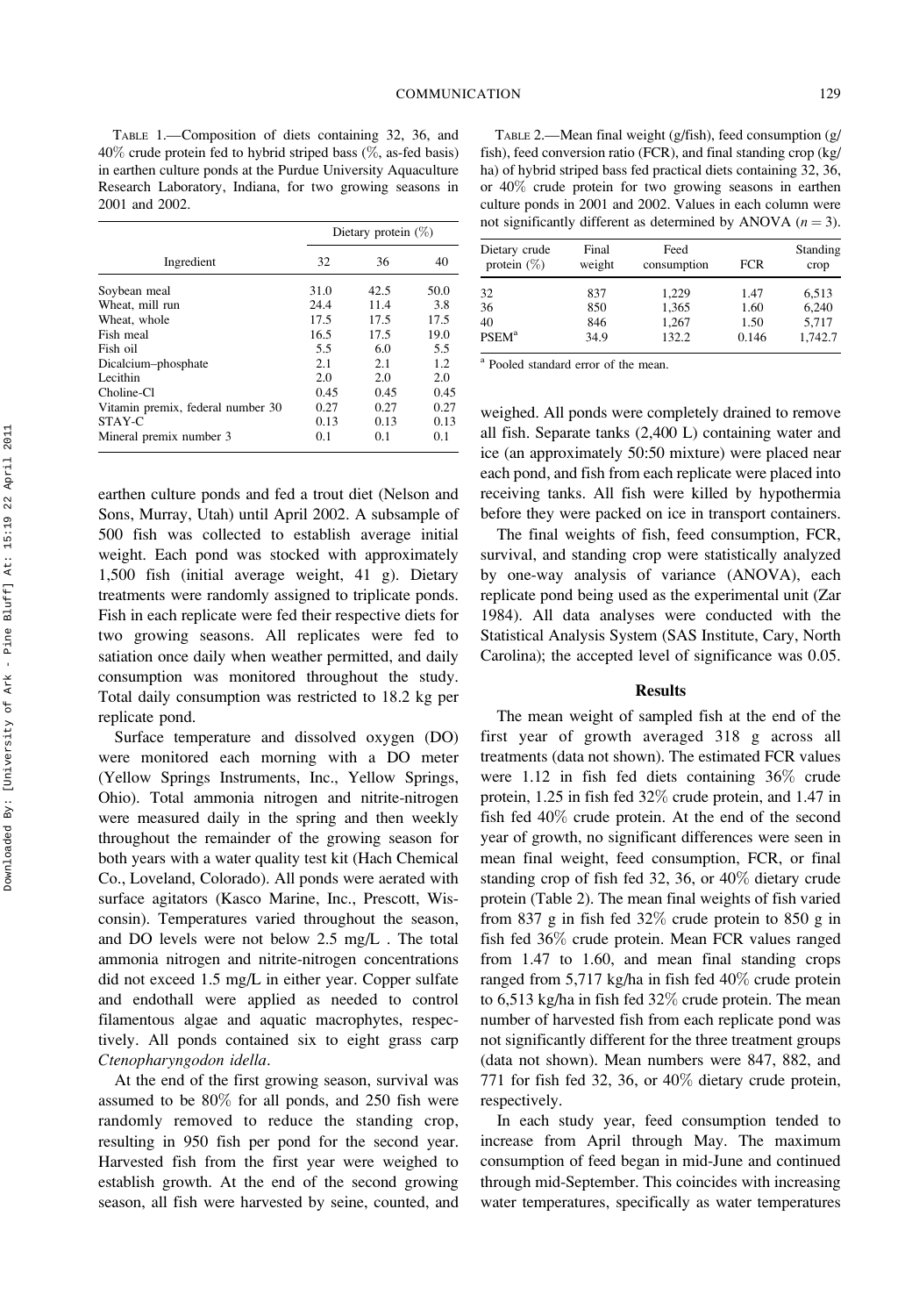

FIGURE 1.—Consumption (kg/pond) at various temperatures by hybrid striped bass fed the diet containing 36% crude protein in all replicate earthen culture ponds at the Purdue University Aquaculture Research Laboratory for two growing seasons in 2001 and 2002.

reached and exceeded 20°C. As water temperatures declined in the fall, consumption followed an inverse pattern. When daily consumption values for all three replicate ponds fed 36% dietary crude protein were combined, a clearer pattern emerged. Daily consumption expressed as a function of water temperature indicates maximum daily consumption beginning at approximately  $17^{\circ}$ C and continuing through approximately  $26^{\circ}$ C (Figure 1).

A simple economic analysis of variable costs was completed at the end of this study (Table 3). Data were developed for fish fed the diet containing 36% dietary crude protein. When compared with the diet containing 36% crude protein, the cost of the diet containing 32% crude protein was US\$0.02 less per kilogram and the cost of the diet containing 40% crude protein was \$0.02 more per kilogram. Total variable costs were \$19,085/ ha. The greatest annual expenditure (\$5,603/ha; 29.4%) was for feed, followed by the expenditures for labor and juvenile fish. All fish were sold whole, dead, and packed on ice at the end of the study to a commercial wholesaler, who paid \$4.73/kg. All dead fish were picked up at pond side. The return after variable costs was \$9,273/ha over the 2-year grow-out cycle.

#### **Discussion**

Based on these data, the optimal dietary crude protein concentration for grow out of hybrid striped

bass in earthen culture ponds does not appear to be greater than 32% of the dry diet. This is a lower value than that reported for juvenile fish raised in tanks (Brown et al. 1992; Nematipour et al. 1992) and lower than that reported in a previous study with hybrids raised in earthen culture ponds (D'Abramo et al. 2000). We suspect that the higher recommendations for smaller fish are a function of the initial size of the fish used and the study duration. Our fish were relatively large, and the study was conducted for two growing seasons. It is not clear why fish fed 36% crude protein gained significantly less weight than fish fed 40% crude protein in a previous pond production study

TABLE 3.—Variable costs (US\$) associated with growing hybrid striped bass in earthen culture ponds at the Purdue University Aquaculture Research Laboratory, Indiana, for two growing seasons in 2001 and 2002. Data were developed for fish fed the diet containing 36% dietary crude protein  $(n = 3)$ .

| Variable      | Unit cost    | Units       | Total cost | Cost/ha   |
|---------------|--------------|-------------|------------|-----------|
| Feed          | $0.55$ /kg   | 11,588 kg   | 6,373.5    | 5,602.96  |
| Fingerlings   | $0.26$ /fish | 15,000 fish | 3.900      | 3.432     |
| Agitation     | $2.07$ /kWh  | 1,500 kWh   | 3,105      | 2,732.4   |
| Herbicide     | 6.58/L       | 249.8 L     | 114.84     | 101.07    |
| Ice           | $0.44$ /kg   | $1,136$ kg  | 500        | 440       |
| Labor         | 7.00/h       | 900h        | 6,300      | 5.544     |
| Harvest labor | 7.00/h       | 200h        | 1,400      | 1,232     |
| Total         |              |             |            | 19,085.06 |